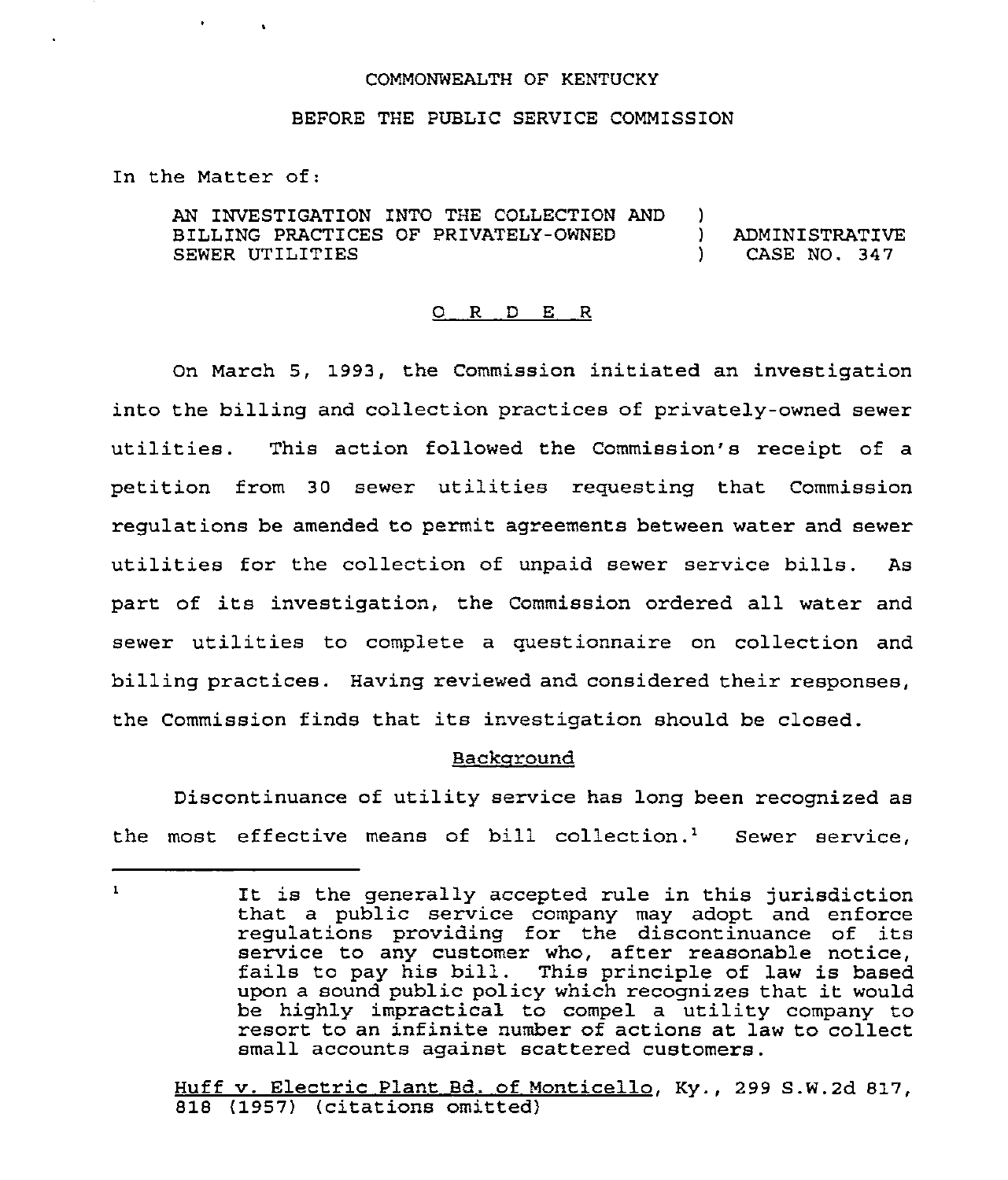however, cannot be easily disconnected, There is no switch to pull or valve to turn to discontinue service. The delinquent customer' sewer line must be plugged or his water service must be discontinued. Plugging a sewer line is costly and not usually environmentally sound. It imposes a disproportionate hardship on the customer. Once the sewer line is dug up and plugged, his residence is rendered unfit for habitation.

 $\sigma_{\rm{max}}=0.01$ 

The General Assembly has recognized discontinuance of water service as an alternative collection mechanism. KRS 96.934(2) requires water utilities to discontinue water service where customers have failed to pay sewer service charges owed to a municipality. KRS 220.510(1) imposes a similar requirement when charges are owed to a sanitation district.

Kentucky courts have supported this alternative. In Rash v. Louisville and Jefferson Countv Metrooolitan Sewer Dist., Ky., 217 S,W.2d 232 (1949), the Court of Appeals upheld a contract requiring the Louisville Water Company to terminate water service to customers failing to pay for sewer service charges owed to the Louisville-Jefferson County Metropolitan Sewer District. The court found "no reason why the Water Company under a contract with the Sewer board may not discontinue its service to delinquent sewer users. The use of both services is interdependent." Id. at 239. See also City of Covington v. Sanitation District No. 1 of Campbell and Kenton Counties, Ky., 301 S.W.2d 885 (1957) (citing Raah with approval).

 $-2-$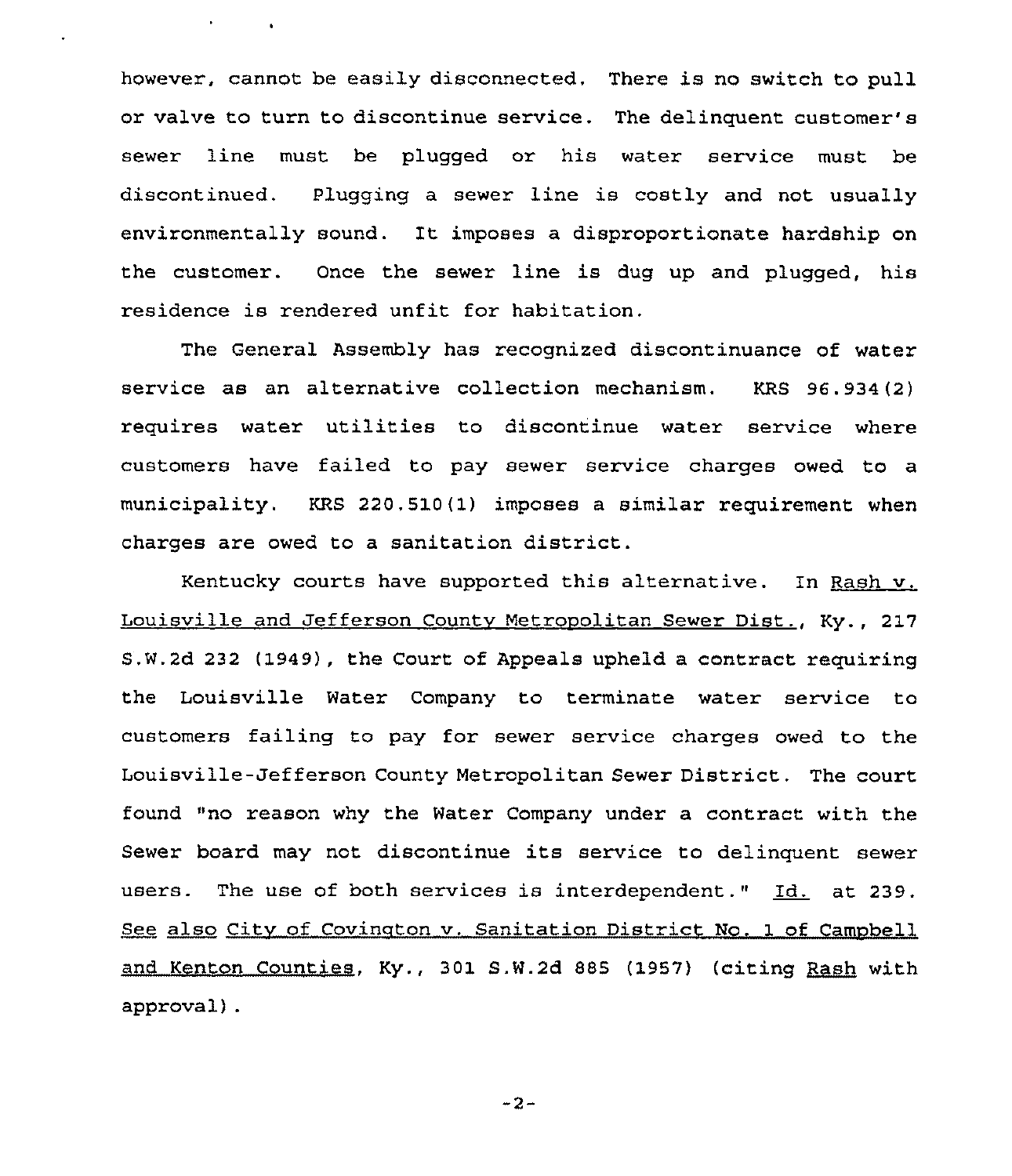In Cassidv v. Citv of Bowline Green, Ky., 368 S.W.2d 318 (1963), the City of Bowling Green enacted an ordinance requiring the termination of water service for any person failing to pay garbage and sewer disposal service charges. Several city residents challenged the ordinance. Reviewing the reasonableness of the ordinance, the Kentucky Court of Appeals declared:

 $\mathbf{A}$  and  $\mathbf{A}$  and  $\mathbf{A}$ 

The reasonableness of discontinuing one public service for failure to pay for a related public service was recognized in Rash v. Louisville & Jefferson County Met. Sewer Dist., 309 Ky. 442, 217 S.W.2d 232, and  $City$ of Covington v. Sanitation District No. 1, Ky., 301<br>S.W.2d 885. We are not inclined to say that  $We are not inclined to$ interdependence is necessarily a controlling factor. However, the record shows that garbage disposal and water supply are closely related from a sanitation standpoint and we can find nothing arbitrary or unreasonable about this method of collecting service charges.

Id. at 320. The Court allowed the ordinance to stand.

Commission regulations currently prohibit public water utilities from discontinuing a customer's water service for delinquent sewer service bills. Commission Regulation 807 KAR 5:006, Section 14(1), states:

<sup>A</sup> utility may refuse or terminate service to a customer  $_{\text{only}}$  under the following conditions . . .

(f) For nonpayment of bills. <sup>A</sup> utility may terminate service at a point of delivery for nonpayment of charges incurred for utility service at that point of delivery; however, no utility shall terminate service to any customer for nonpayment of bills for any tariffed charge without first having mailed or otherwise delivered an advance termination notice which complies with the requirements of Section 13(5) of this regulation. [Emphasis added].

<sup>A</sup> utility may discontinue service only for nonpayment of charges for services which it provides. As they do not provide sewer

 $-3-$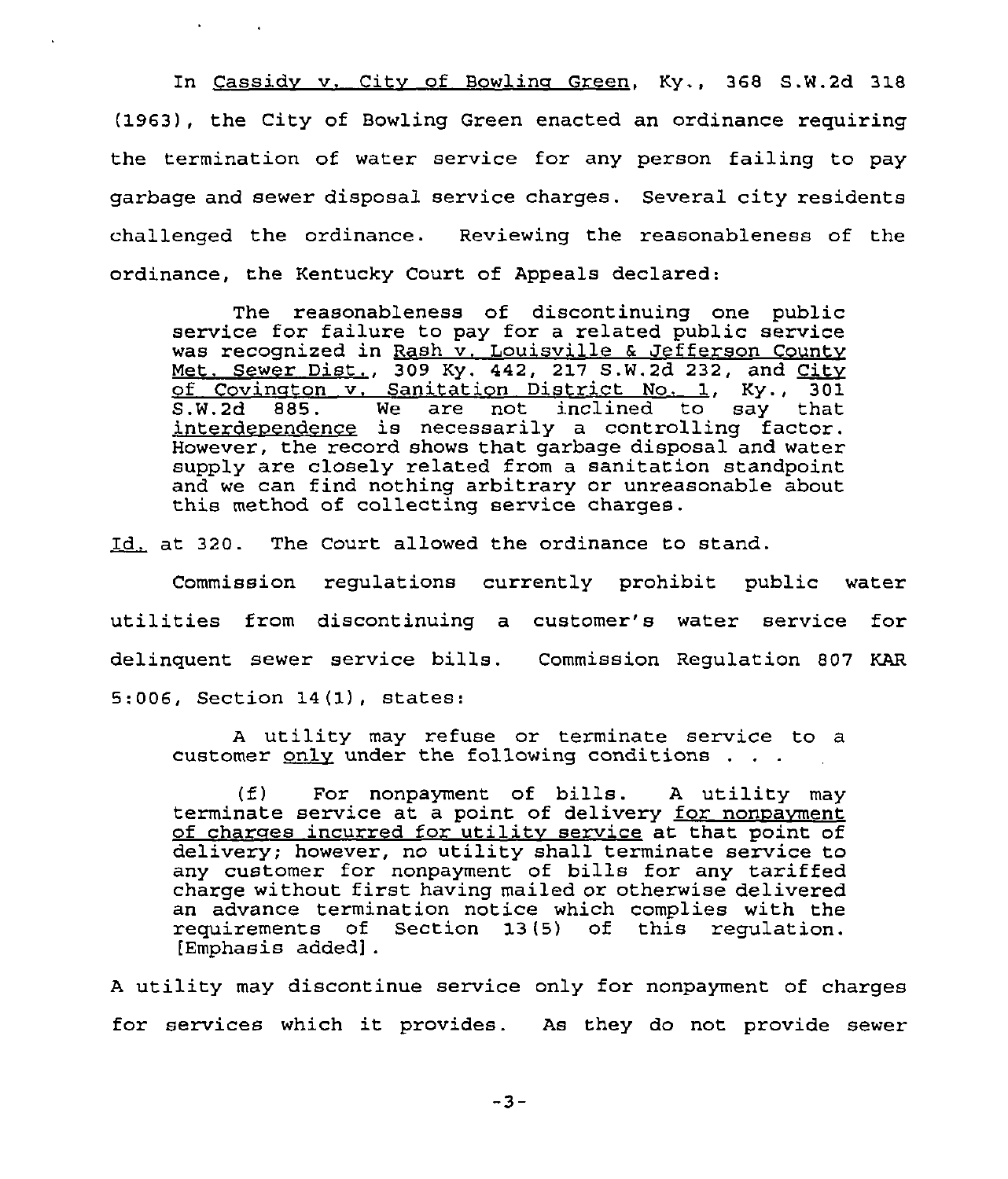service, water utilities may not discontinue service for nonpayment of sewer service charges.<sup>2</sup>

 $\mathcal{L}^{\text{max}}(\mathcal{L}^{\text{max}})$  . The  $\mathcal{L}^{\text{max}}$ 

Many sewer utilities have claimed that the lack of effective collection mechanisms undermine their financial viability. As they operate on small profit margins, any loss of revenue has a significant impact. While these utilities can employ other means to collect unpaid charges, they contend that these methods are expensive and time consuming.

To remedy this problem, several sewer utilities proposed to amend existing Commission Regulation 807 KAR 5:006, Section 14, to permit sewer utilities and water utilities to enter collection agreements which require the termination of water service for unpaid sewer service charges. Lacking any data on the magnitude of this problem, the Commission initiated this proceeding to collect and analyze information on sewer utilities' billing and collection practices.

# Survev Results

Sewer Utilities. On March 5, 1993, the Commission ordered all sewer utilities to respond to a short questionnaire on billing and collection issues. Although the Order was served on 105 sewer utilities, only <sup>40</sup> sewer utilities, or approximately 38 percent of all jurisdictional sewer utilities, responded. Four were combined

 $\overline{2}$ Combined water and sewer districts are an exception to this rule. Since they provide both services, the Commission has permitted such districts to discontinue a customer's water  $s$ ervice for failure to pay sewer service charges. See, e.g., Boone Countv Water and Sewer District, Case No. 91-428 (April 6, 1992) .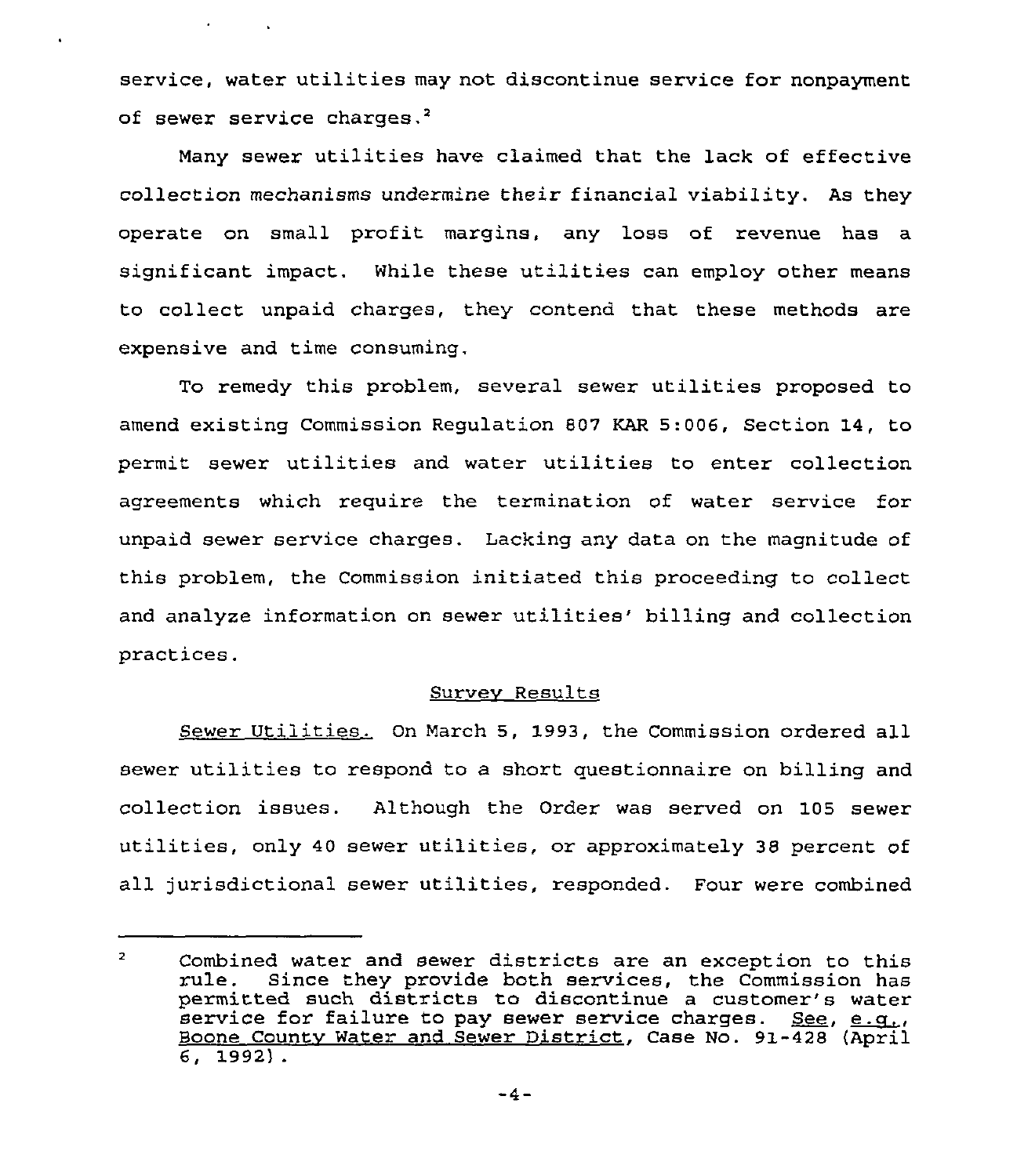water and sewer districts. Two were private corporations providing water and sewer service.

Thirty-eight sewer utilities stated that legal action to collect delinquent bills is not an effective means of collection. Only six sewer utilities, however, have used legal process 'to collect unpaid bills. Of those, two stated that legal action is an effective collection tool.

Seven of the responding utilities attempted to negotiate <sup>a</sup> contract with the local water supplier to discontinue water service. Three utilities (A-1 Builders, Burl Park Sanitation Association, and Ridgelea Investments) negotiated such agreements. The water utilities, however, refused to honor them after learning of possible conflicts with Commission regulations.

Twenty-three of the 40 sewer utilities found that their inability to terminate service for non-payment did not have a significant impact on their operations. Twenty-five utilities, however, stated that their operations would be significantly affected if the Commission permitted the discontinuance of water service for a customer's failure to pay sewer service charges.

Water Utilities. The Commission served a questionnaire upon <sup>206</sup> water utilities. Only <sup>60</sup> utilities, or approximately <sup>29</sup> percent, responded. Of these utilities, 11 currently provide billing and collection services for privately owned sewer utilities. Fourteen provide such services for municipal utilities or sanitation districts.

 $-5-$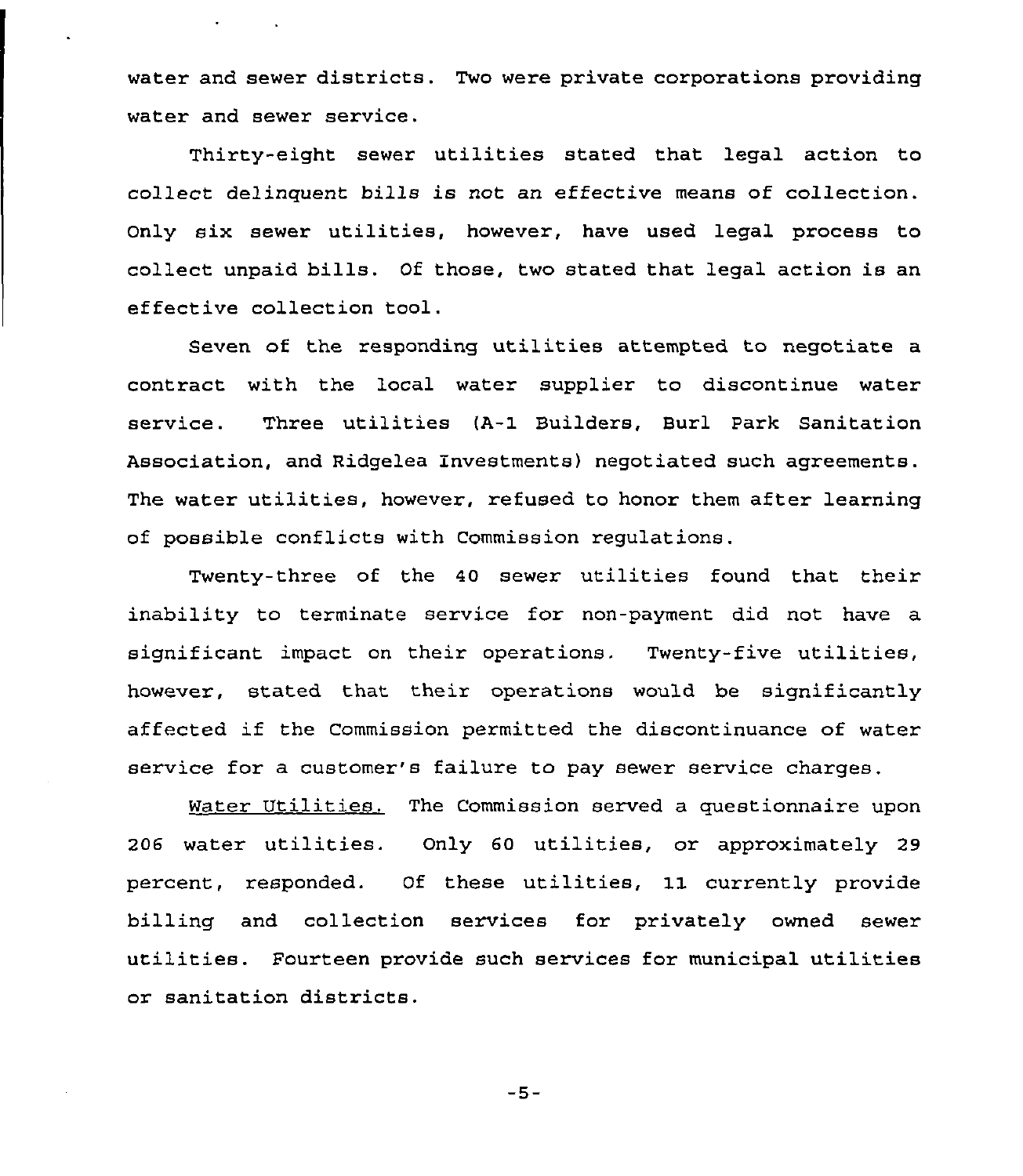Thirty-three water utilities expressed some willingness to enter into agreements with sewer utilities for billing and collection services. Fourteen gave qualified support to a Commission regulation ordering water utilities to discontinue water service upon a sewer utility's request.

 $\overline{a}$ 

The water utilities proposed several conditions to the discontinuance of water service. Most urged that sewer utilities be required to compensate water utilities for the cost of discontinuing and restoring water service. They also sought indemnification from any liability for wrongful termination of service. Several water utilities suggested that any administrative regulation on this issue expressly relieve the water utility of liability in the same manner as KRS  $96.942.^3$  Several were concerned that their reputation would be tarnished if they were forced to discontinue service for nonpayment of sewer service charges. Some suggested that termination of service not be mandated unless the sewer utility had a written agreement with the water utility.

Most emphasized the need for notification procedures similar to those currently in effect. Several proposed that a water utility's contract expressly state that water service could be discontinued for failure to pay sewer service charges. In this manner, customers would have full knowledge of the consequences of

 $\overline{3}$ "No water supplier who discontinues water service pursuant to an order from the sewer body as provided in KRS 96.930 to 96.943 shall incur any liability by reason thereof, except to the extent of its own negligence or other improper conduct."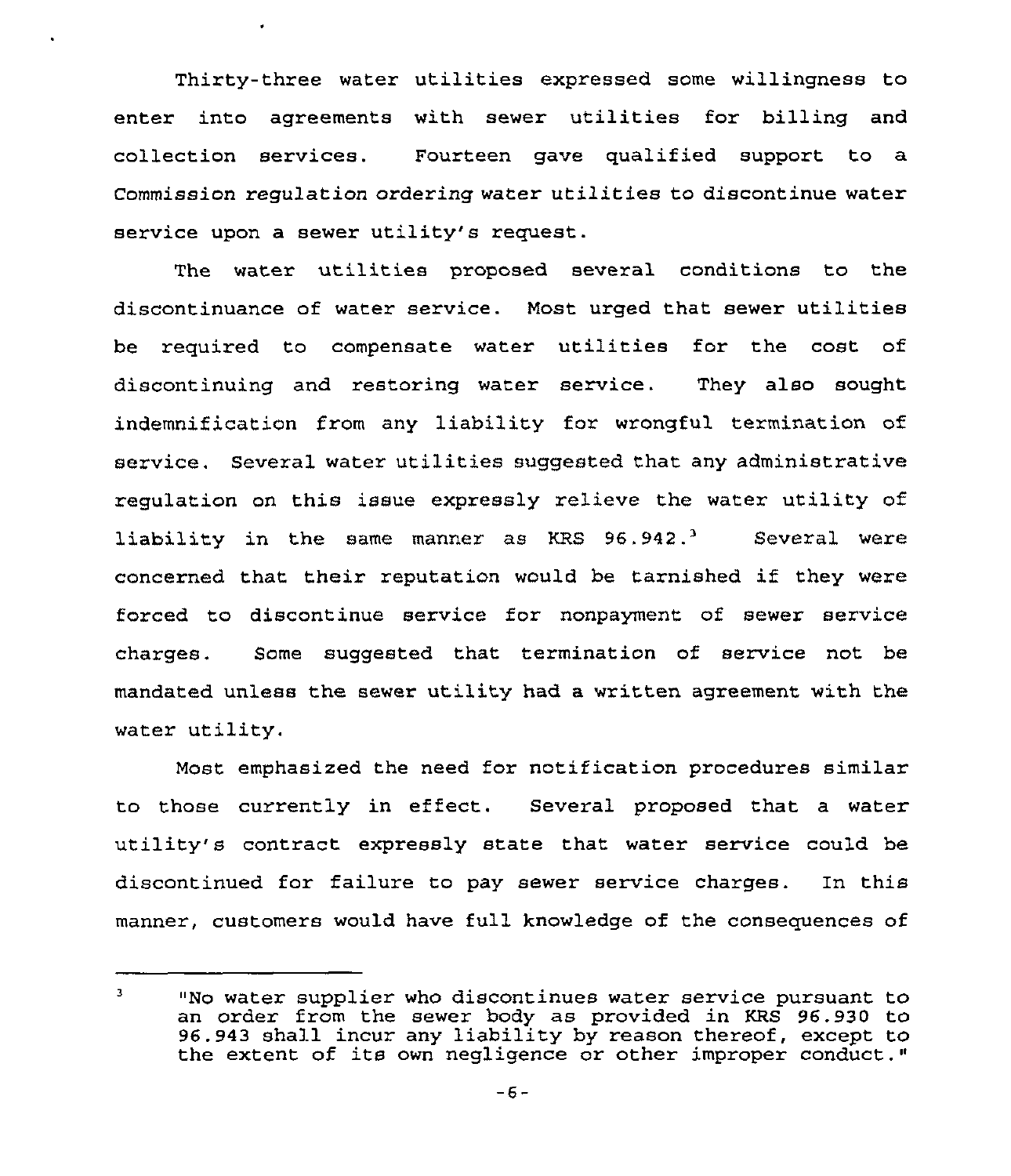their failure to pay for sewer service. One utility suggested that no disconnection be permitted until the sewer utility presented proof of customer notification. Some proposed exceptions for health and hardship be included in any administrative regulation requiring discontinuance.

# Analvsis

The tepid response to the Commission's Order of March 3, 1993 raises doubts about the need for change. If the problem were serious, the level of response should be higher. Moreover, of those sewer utilities making the effort to respond, fewer than half view billing and collection as a significant problem.

The survey also indicates that few sewer utilities use existing remedies to collect delinquent bills. Less than <sup>20</sup> percent of the responding utilities have used legal action to collect delinquent bills. Of those which did, 33 percent found legal action to be effective. The failure to use existing remedies undercuts the argument that existing remedies are ineffective.

The survey also indicates water utility opposition to changes in existing policy. Many are willing to implement such a policy change only if insulated from liability for wrongful termination of service. While indemnification agreements between sewer and water utilities may achieve this objective, most water utilities apparently prefer statutory protection to contractual protection and are unwilling to enter agreements for the discontinuance of service without such protection.

 $-7-$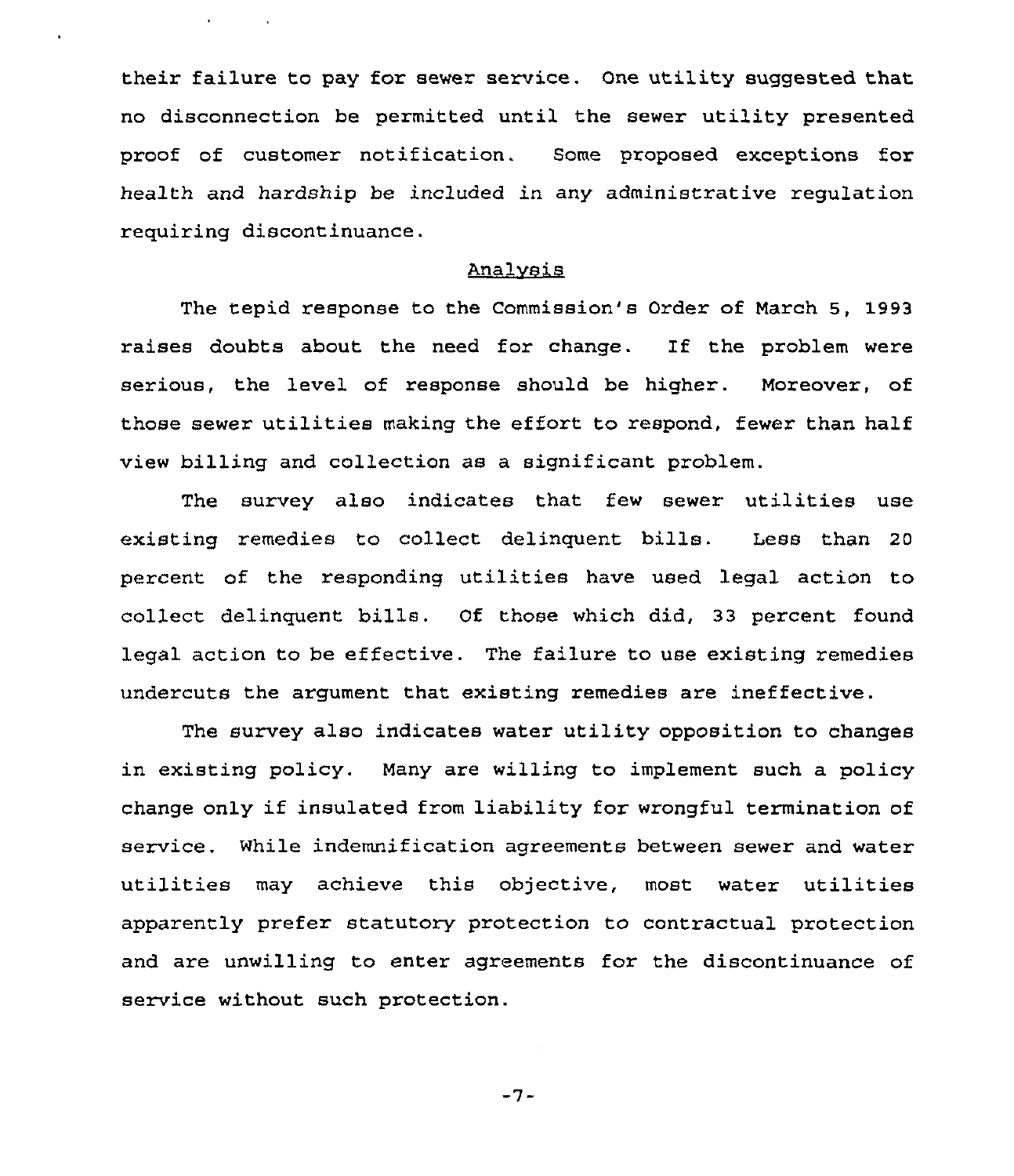This attitude would limit the impact of any change in Commission regulations. While the Commission may amend its regulations to permit water utilities to discontinue water service for <sup>a</sup> customer's failure to pay sewer service charges, it cannot relieve water utilities from their liability for wrongful termination. Such relief can come only from the General Assembly. Without such relief, the Commission expects few water utilities voluntarily to become involved in sewer utility collections.

 $\bullet$ 

Given the sewer utilities' tepid response and the opposition of water utilities, the Commission is unwilling to mandate the discontinuance of water service at a sewer utility's request. Water and sewer utilities should develop an agreed approach to address this issue.

Absent a strong demand for change in the existing Commission regulation and the likelihood that such changes would have a significant impact, no attempt to amend Commission Regulation 807 KAR 5:006, Section 14, to create an industry-wide remedy should be made, Those seeking changes in current sewer billing and collection practices should focus their efforts on the General Assembly.

Meanwhile, those sewer and water utilities which agree to the discontinuance of water service for delinquent sewer service bills may petition the Commission for a deviation from Commission Regulation 807 KAR 5:006, Section 14. Absent unusual circumstances, the Commission will favorably consider such petitions.

 $-8-$